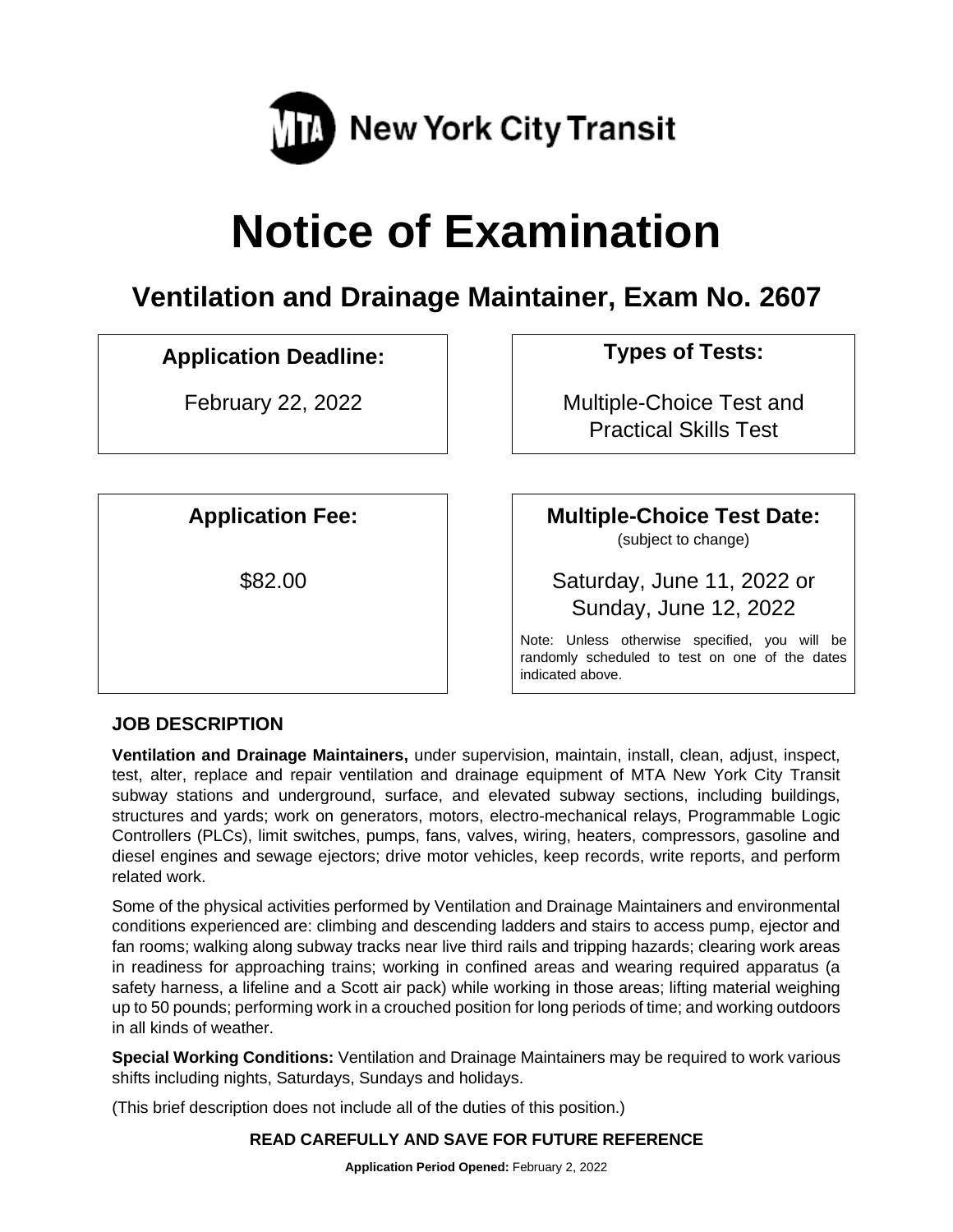## **SALARY AND BENEFITS**

The current minimum salary for Ventilation and Drainage Maintainer is \$32.93 per hour for a 40-hour work week increasing to \$38.75 per hour in the sixth year of service. This rate is subject to change. The benefits of this position include, but are not limited to, night and weekend salary differentials, paid holidays, vacation and sick leave, a comprehensive medical plan and a pension plan.

## **HOW TO QUALIFY**

**Education and Experience Requirements:** By the **last day of the Application Period,** you must meet the following requirements:

- 1. Successful completion of a four-year, full-time apprenticeship in the construction, repair and maintenance of pumps, fans, compressors and/or related electro-mechanical systems and equipment recognized by the New York State Department of Labor, the U.S. Department of Labor; or any apprenticeship council that is recognized by the U.S. Department of Labor; or
- 2. Three years of full-time satisfactory experience at the journey level (i.e., fully-trained, knowledgeable, proficient and competent mechanic) in the installation, repair, and maintenance of heavy duty electro-mechanical equipment, such as pumps, fans, motors, compressors, sewage ejectors and/or related electro-mechanical equipment; or
- 3. Two years of full-time satisfactory experience at the journey level as described in paragraph "2" above, plus completion of one of the following listed below **before obtaining your journey-level experience**:
	- a. Two years of full-time satisfactory experience performing work described above in "2" as a mechanic's helper, apprentice or trainee; or
	- b. Graduation from a recognized trade school or technical school, with a major course of study in electro-mechanical, electrical or electronic technology, or a closely related field totaling 600 hours; or
	- c. Graduation from a vocational high school, with a major course of study in electro-mechanical, electrical or electronic technology, or a closely related field; or
	- d. An associate degree or a higher-level degree, from an accredited college or university with a major course of study in electro-mechanical, electrical or electronic technology, or a closely related field.

If you have qualifying part-time experience, it will be credited on a prorated basis.

The vocational high school, technical school, or trade school must be approved by a State's Department of Education or a recognized accrediting organization. The college or university must be accredited by regional, national, professional or specialized agencies recognized as accrediting bodies by the U.S. Secretary of Education, and by the Council for Higher Education Accreditation (CHEA).

You are responsible for determining whether you meet the qualification requirements for this examination prior to applying. You may be given the tests before we determine if you meet the qualification requirements. If you are marked "Not Qualified," your application fee will **not** be refunded, and you will **not** receive a score.

(Continued)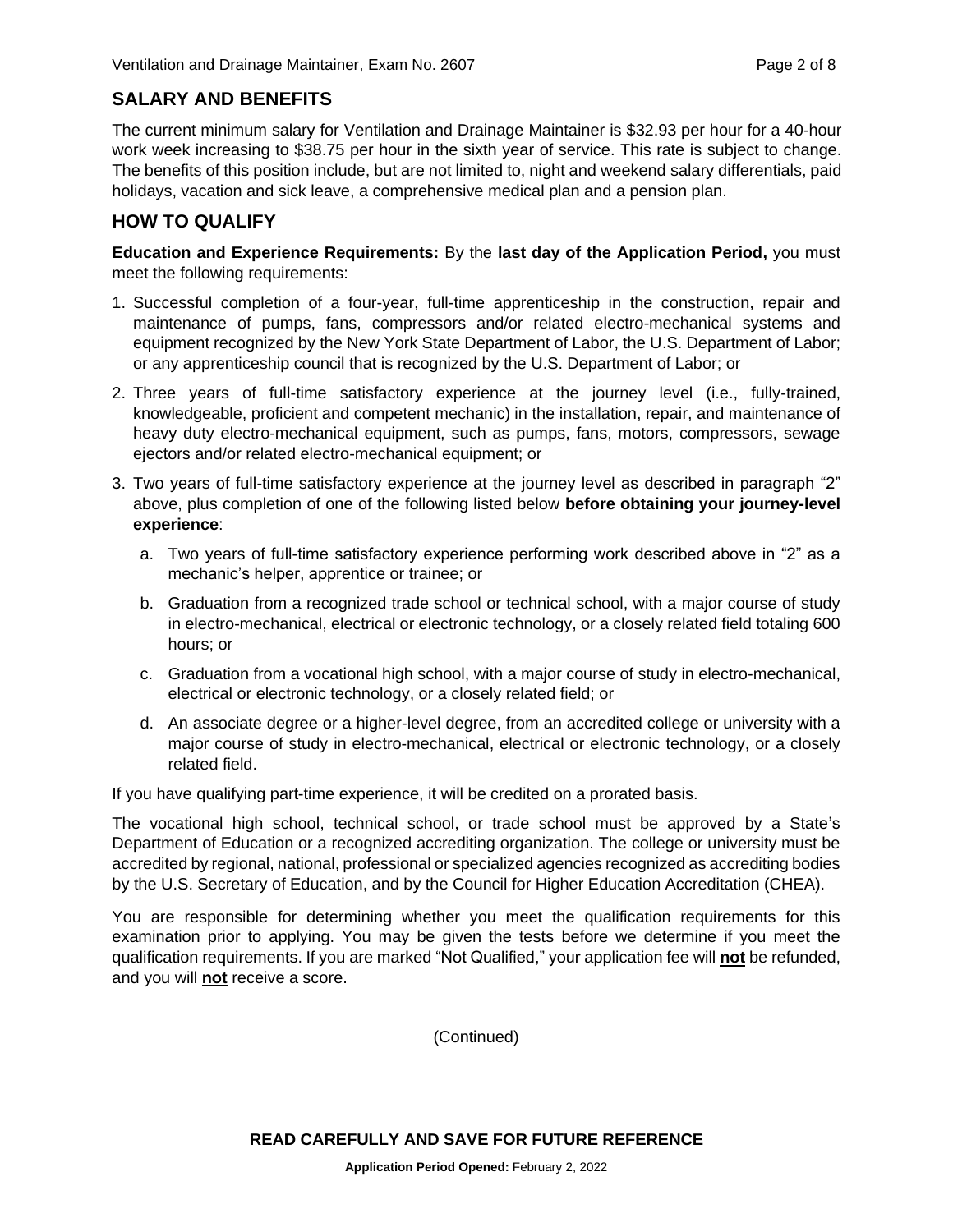## **HOW TO QUALIFY** (Continued)

**Foreign Education Fact Sheet (required only if you need credit for your foreign education for this examination)**: If you were educated outside the United States, you must have your foreign education evaluated to determine its equivalence to education obtained in the United States. The services that are approved to make this evaluation, as well as instructions on how to submit this evaluation are listed in the Foreign Education Fact Sheet, which will be attached to this Notice of Examination during the application period. When you contact the evaluation service, ask for a "document-by-document" (general) evaluation of your foreign education. Your foreign education evaluation **must** be submitted directly to NYC Transit's Examinations Unit by the service completing the evaluation. Foreign education evaluations received directly from applicants will **not** be accepted. You may also visit [http://web.mta.info/nyct/hr/forms\\_instructions.htm](http://web.mta.info/nyct/hr/forms_instructions.htm) to access the Foreign Education Fact Sheet on our website.

**Note:** If you have earned a higher-level degree in the United States that supersedes the level and type of education required to meet the qualification requirements, you do not need to submit a foreign education evaluation. However, you must indicate that you have completed the higher-level degree in the United States; proof of acceptance into an academic program or school is not sufficient to determine satisfactory equivalency.

## **REQUIREMENTS TO BE APPOINTED**

**Vaccination Requirement**: As of November 14, 2021, MTA New York City Transit is requiring all new hires to be fully vaccinated against Covid-19. "Fully vaccinated" means having received both doses of a 2-dose vaccine and two weeks have elapsed since the second dose, or having received 1 dose of a 1-dose vaccine and two weeks have elapsed since the dose.

You can request a medical or religious accommodation from this requirement by forwarding your requests to [Workforce.Relations@nyct.com.](mailto:Workforce.Relations@nyct.com) To contact us call, 347-643- 8209.

**Driver License Requirement:** At the time of appointment, you must have:

- 1. A Class A or Class B Commercial Driver License (CDL) valid in the State of New York with an endorsement for hazardous materials and no disqualifying restrictions that would preclude the performance of this title; or
- 2. A Motor Vehicle Driver License valid in the State of New York and a Learner Permit for a Class B CDL valid in the State of New York with an endorsement for hazardous materials and no disqualifying restrictions.

If you qualify under "2" above, your appointment will be subject to the receipt of the Class B CDL valid in the State of New York, with an endorsement for hazardous materials and no disqualifying restrictions within six months of appointment. If you have serious moving violations, a license suspension or an accident record, you may be disqualified.

The Class B Commercial Driver License (CDL) with an endorsement for hazardous materials and no disqualifying restrictions must be maintained for the duration of your employment in the title. Such license and/or Learner Permit must not include any restrictions which would preclude the performance of Ventilation and Drainage Maintainer work.

(Continued)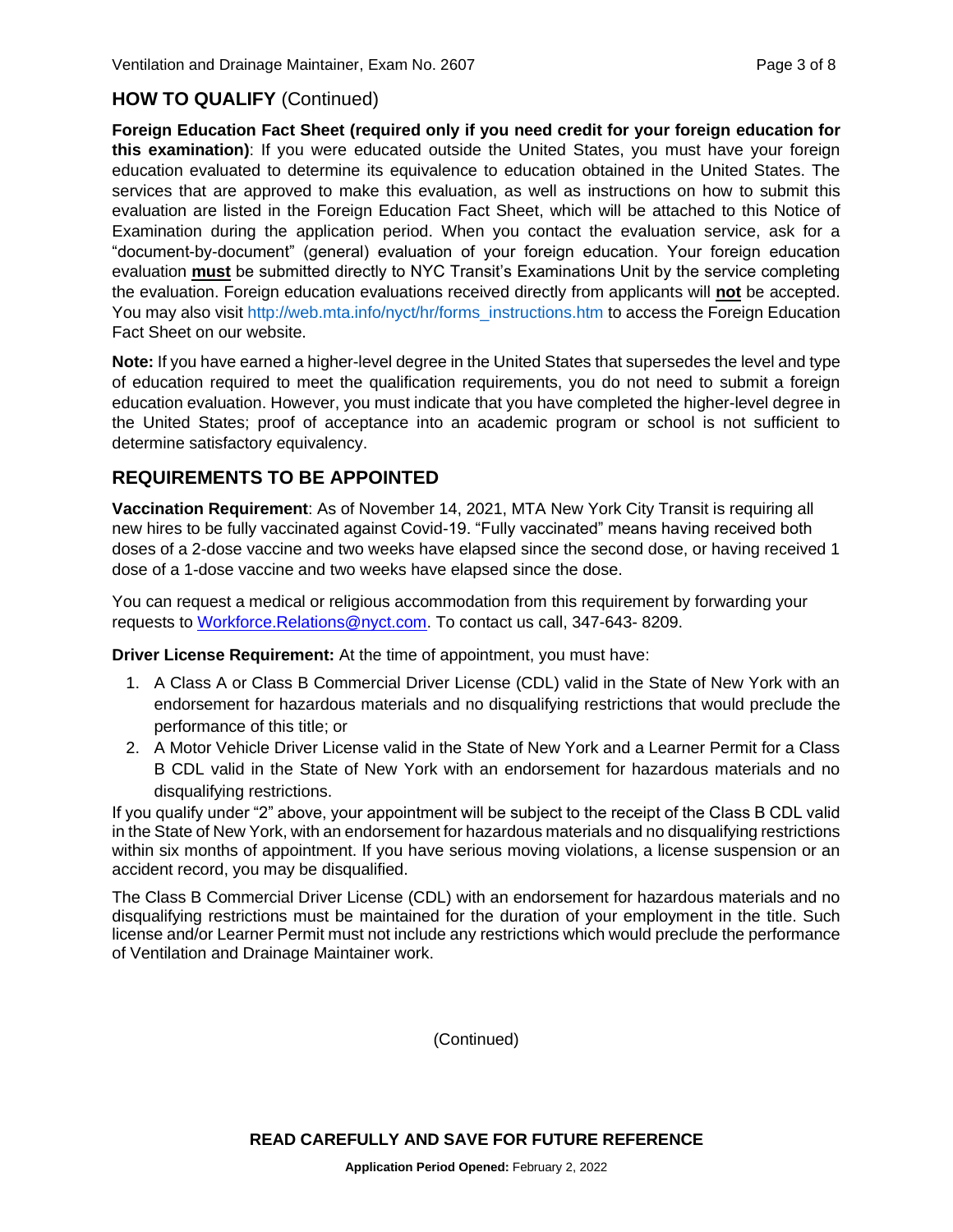## **REQUIREMENTS TO BE APPOINTED** (Continued)

**Commercial Motor Vehicle Driving Experience in the Military or New York National Guard**: If you are an active member or former member (discharged in the past year) of the military or New York National Guard and have experience driving a Commercial Motor Vehicle in the military or New York National Guard, you may be eligible for a waiver of the New York State commercial driving skills test through the New York State Department of Motor Vehicles. If you believe that you may be eligible for this waiver, you must apply for the waiver through the New York State Department of Motor Vehicles.

**Medical Requirement:** Medical guidelines have been established for the position of Ventilation and Drainage Maintainer. You will be examined to determine whether you can perform the essential functions of the position. Where appropriate, a reasonable accommodation will be provided for a person with a disability to enable such person to perform the essential functions of the job.

**Drug Screening Requirement:** You must pass a drug screening in order to be appointed, and if appointed, you will be subject to random drug and alcohol tests for the duration of your employment. Additionally, if you have tested positive on a drug or alcohol test or had a refusal to test during preemployment or while employed by a Federal DOT-regulated employer during the applicable period, you must have completed the Substance Abuse Professional (SAP) evaluation, referral and education/treatment process required by federal law in order to be promoted to this safety-sensitive position.

**Residency:** New York City residency is not required for this position.

**English Requirement:** You must be able to understand and be understood in English to perform the duties and responsibilities of the position.

**Proof of Identity:** Under the Immigration Reform and Control Act of 1986, you must be able to prove your identity and your right to obtain employment in the United States prior to employment with MTA New York City Transit.

## **HOW TO OBTAIN AN APPLICATION**

During the application period, you may apply online for this examination (see the Online Applications sub-section below). Or, if you are unable to apply online, you may obtain an electronic copy of the mail-in application package for this examination by emailing a request to [examsunit@nyct.com](mailto:examsunit@nyct.com) during the application period. The MTA Exam Information Center, located in the lobby of 180 Livingston Street, Brooklyn, NY 11201, is currently closed. If you believe you have a special circumstance (e.g., a disability, military duty) that prevents you from applying as instructed below, please refer to the Special Circumstances Guide referenced in the "Special Arrangements" section below.

## **HOW TO SUBMIT AN APPLICATION**

You must submit an application during the application period, and applications will **not** be accepted in person. Applicants who apply online and wish to request a Fee Waiver **must** only complete the Online Applications Steps 1 through 4 below.

#### **Online Applications:**

- 1. If you are not an active MTA employee, apply using [www.mymta.info/exams](http://www.mymta.info/exams) by the last day of the application period (Active MTA employees can apply using the "BSC" employee portal at [www.mymta.info\)](http://www.mymta.info/). Note: The application system may not function properly with mobile devices or tablets. For best results when applying, please use the latest version of Internet Explorer, open a new window, and avoid having multiple tabs open in the same window.
- 2. To apply, log into your existing account, or create an account if you do not yet have one.
- 3. Follow the steps to submit an application.

(Continued)

#### **READ CAREFULLY AND SAVE FOR FUTURE REFERENCE**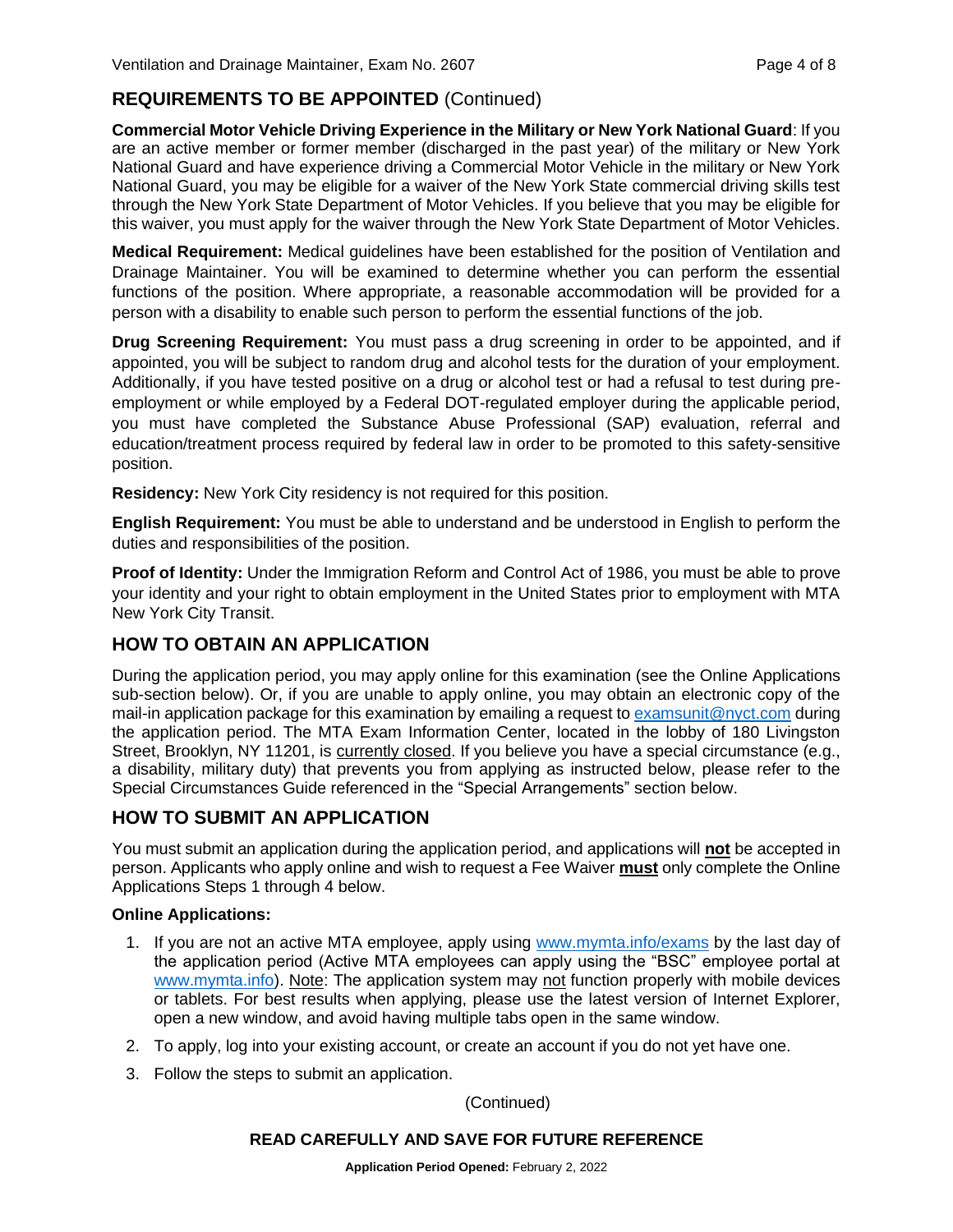## **HOW TO SUBMIT AN APPLICATION** (Continued)

4. A confirmation number will appear on the same page after submitting your application (Save this number for future reference).

**IMPORTANT**: If you are requesting a fee waiver, you should not complete Steps 5, 6, or 7 below. Instead, by March 9, 2022 you must submit documentation supporting your fee waiver request by mail to Ventilation and Drainage Maintainer, Exam No. 2607, MTA NYC Transit, 180 Livingston Street, Room 4070, Brooklyn, NY 11201. You must include your full name, last 4 digits of your Social Security Number (SSN), your Applicant ID Number (if known), your online application confirmation number, and the exam title and number with your request. For fee waiver request documentation requirements, please refer to the Fee Waiver Request Guide, which is accessible online at [http://web.mta.info/nyct/hr/forms\\_instructions.htm](http://web.mta.info/nyct/hr/forms_instructions.htm) and will be attached to this Notice of Examination during the application period.

- 5. Below the confirmation number, a Pay Examination Fee button will appear for you to click to open the payment page.
- 6. A major credit card or a bank card associated with a bank account must be used when paying the application fee, and this fee will appear on your credit or bank card statement as "MTA NYCT Exam Fee." Note: Disputing the application fee could result in removal from this examination, and it might affect your ability to apply online for any future examinations.
- 7. You will be sent a confirmation email after you submit payment for the application fee (Save this email for future reference).

Note: If you have trouble paying the application fee after submitting your online application, please visit [http://web.mta.info/nyct/hr/forms\\_instructions.htm](http://web.mta.info/nyct/hr/forms_instructions.htm) to access the Online Payment Tutorial.

**IMPORTANT:** Your application submission confirms that you have read this Notice of Examination, including any dates and the requirements.

**Application Fee**: This fee is generally not refundable. Under special circumstances, you may be entitled to a refund. Please refer to the Department of Citywide Administrative Services ("DCAS") General Exam Regulation E.3.4 to determine if you are entitled to a refund. Please visit [http://web.mta.info/nyct/hr/forms\\_instructions.htm](http://web.mta.info/nyct/hr/forms_instructions.htm) to access the DCAS General Exam Regulations online. Application fee refund requests, along with any relevant supporting documentation, should be emailed to [examsmakeups@nyct.com](mailto:examsmakeups@nyct.com) or mailed to the address in the "Correspondence" section below.

## **ADMISSION LETTER OR NOTICE OF PROPOSED DISQUALIFICATION**

An Admission Letter or a Notice of Proposed Disqualification will be mailed to you at least 10 days before the first date of the multiple-choice test. If you do not receive an Admission Letter or Notice of Proposed Disqualification at least 4 days before this date, you **must** email a request for a duplicate Admission Letter/Notice of Proposed Disqualification to [examsunit@nyct.com.](mailto:examsunit@nyct.com) A paper copy of the Admission Letter is your ticket for admission to the test.

Applicants **must** keep their mailing address **up to date**. Please refer to the "Correspondence" section below for instructions on how to update your address and other contact information.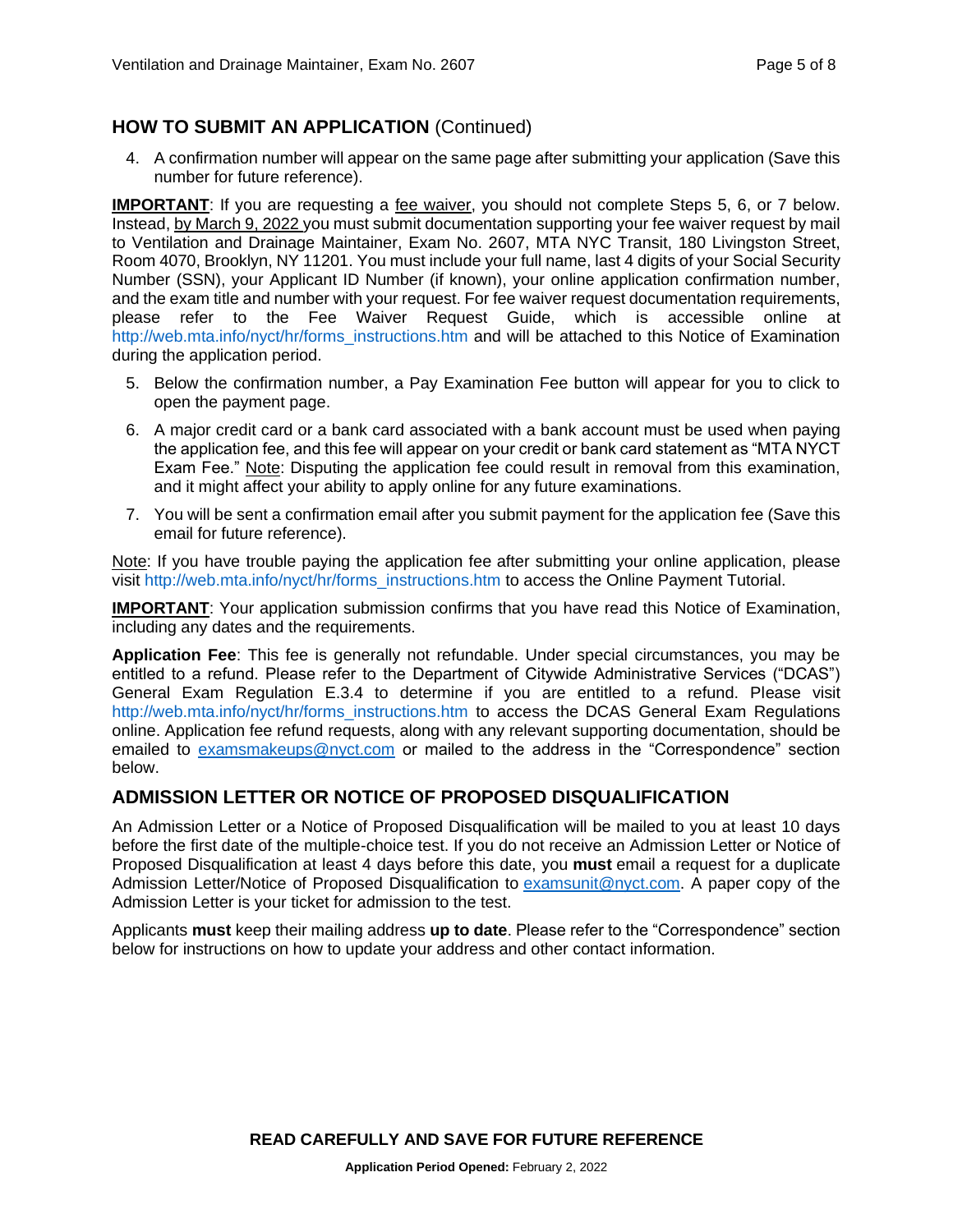## **THE TEST**

You will be given a qualifying multiple-choice test and a competitive practical skills test. A score of at least 70% is required to pass the qualifying multiple-choice test and the competitive practical skills test. Only those who meet the education and experience requirements and pass the qualifying multiple-choice test will be scheduled to take the competitive practical skills test. Your score on the competitive practical skills test will be used to determine your place on the eligible list.

You will be scheduled to take the multiple-choice test on one of the dates listed in the above "Test Date" box. You will be assigned to a test date and location, and you cannot request that your scheduled test date or location be changed, unless you meet the conditions in the "Special Arrangements" section below.

Veterans' or Disabled Veterans' Credit will be granted only to eligible passing candidates who request that they be applied. Veterans' or Disabled Veterans' Credit should be requested at the time of application but **must** be requested before the date the eligible list is established. Claims for Veterans' or Disabled Veterans' Credit cannot be made once the eligible list is established.

The qualifying multiple-choice test may include questions on basic electrical theory; electrical, mechanical, pneumatic and hydraulic devices and components related to the ventilation and drainage trade; proper selection and use of tools, instruments and materials; safe, proper and efficient work practices; reading and interpreting blueprints and drawings; performing job-related calculations; keeping records and other related areas.

The competitive practical skills test may include tasks related to the installation, testing, maintenance, and repair of electrical, electronic, mechanical, and electromechanical components and systems related to the ventilation and drainage trade, including the selection and use of appropriate tools, materials, and measuring devices; related mechanical work; reading and interpreting technical drawings; shop math; safe work practices and procedures; and other related areas.

## **TEST ADMINISTRATION GUIDELINES**

**Warning:** You are not permitted to enter the test site with cellular phones, smart watches, beepers, pagers, cameras, portable media players, or other electronic devices. Calculators are permitted; however, they must be hand-held, battery or solar powered, numeric only. Calculators with functions **other than** addition, subtraction, multiplication and division **are prohibited**. Electronic devices with an alphabetic keyboard or with word processing or data recording capabilities such as planners, organizers, etc. are prohibited. If you use any of these devices in the building at any time before, during or after the test, you may **not** receive your test results, your test score may be nullified, and your application fee will **not** be refunded.

**Social Distancing** and other safety protocols, **including the wearing of masks**, will be required during the administration of the test. Further details will be provided on your Admission Letter.

You may not have any other person, including children, present with you while you are being processed for or taking the test and no one may wait for you inside of the test site while you are taking the test.

**Required Identification: You are required to bring one (1) form of valid (non-expired) signature and photo bearing identification to the test site**. The name that was used to apply for the exam must match the first and last name on the photo ID. A list of acceptable identification documents is provided below**. If you do not have an acceptable ID, you may be denied testing.** Acceptable forms of identification (bring one) are as follows: State issued driver's license, State issued identification card, US Government issued Passport, US Government issued Military Identification Card, US Government issued Alien Registration Card, IDNYC, Employer ID with photo, or Student ID with photo.

(Continued)

#### **READ CAREFULLY AND SAVE FOR FUTURE REFERENCE**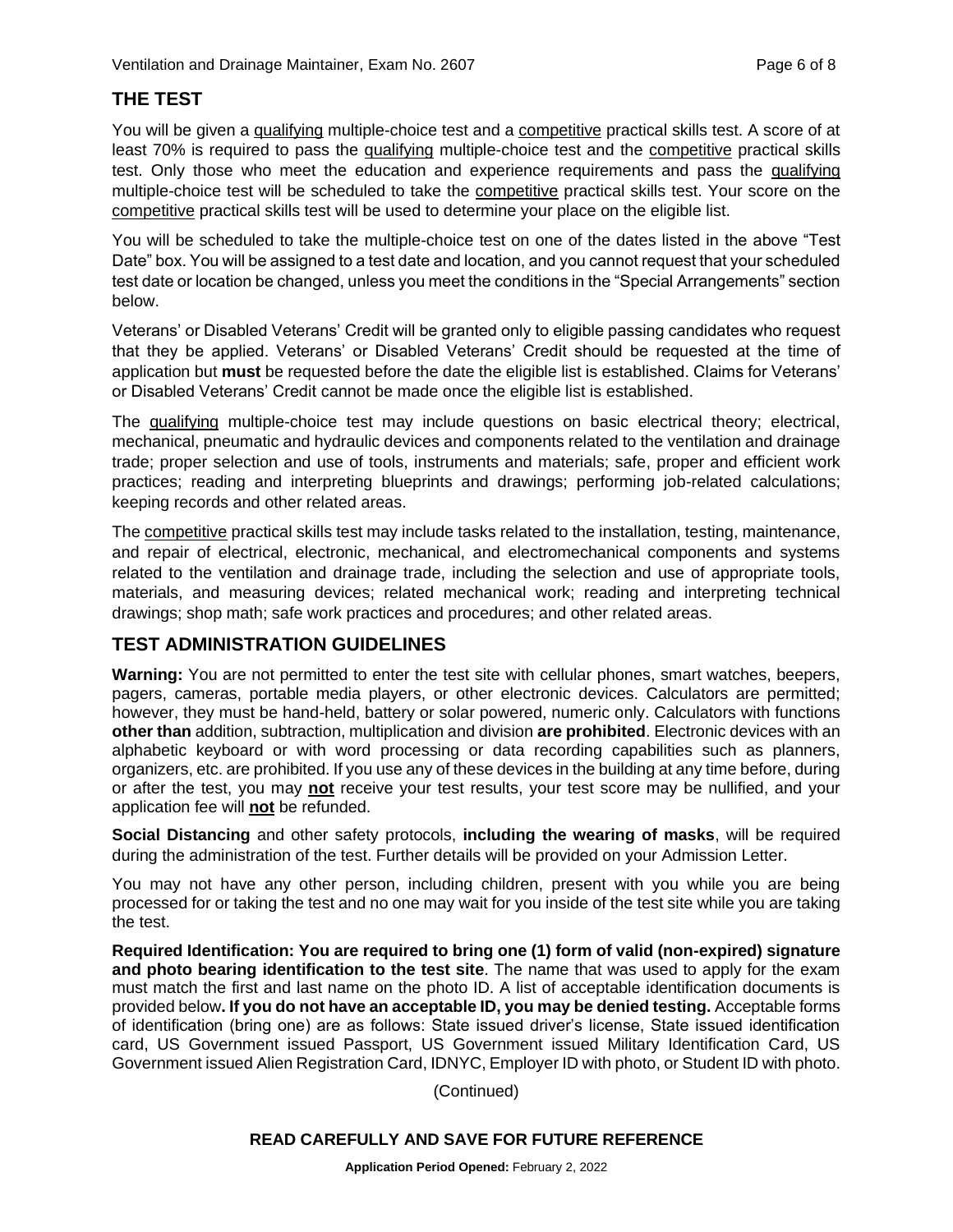## **TEST ADMINISTRATION GUIDELINES** (Continued)

**Leaving:** You must leave the test site once you finish the test. If you leave the test site after being fingerprinted but before finishing the test, you will not be permitted to re-enter. If you disregard this instruction and re-enter the test site, you may not receive your test results, your test score may be nullified, and your application fee will not be refunded.

## **THE TEST RESULTS**

If you meet the education and experience requirements and pass the qualifying multiple-choice test and the competitive practical skills test, your name will be placed in final score order on an eligible list and you will be given a list number. You will be notified by mail of your test results. You will be considered for appointment when your name is reached on the eligible list.

## **ADDITIONAL INFORMATION**

**Promotion Examination:** A promotion examination for this title is being held for eligible New York City Transit employees. The names appearing on the promotion list will be considered first in filling vacancies.

**Training:** You may be required to undergo a formalized training course during your probationary period. Failure to successfully complete the training course may result in termination.

**Probationary Period:** You will be required to complete a probationary period. If you do not successfully complete the probationary period, you may be terminated.

## **SPECIAL ARRANGEMENTS**

**Special Test Accommodations:** If you plan to request an alternate test date due to your religious observance or special testing accommodations due to disability, please follow the instructions included in the Special Circumstances Guide, which is accessible online [http://web.mta.info/nyct/hr/forms\\_instructions.htm](http://web.mta.info/nyct/hr/forms_instructions.htm) and will be attached to this Notice of Examination during the application period. An alternate test date due to religious observance must be requested no later than 15 days prior to the date on which the multiple-choice testing is expected to begin. Special testing accommodations due to disability must be requested no later than 30 days prior to the date on which multiple-choice testing is expected to begin.

**Make-Up Tests:** You may apply for a make-up test if you cannot take the multiple-choice and/or the practical skills tests as scheduled for any of the following reasons:

- 1. Compulsory attendance before a public body; or
- 2. On-the-job injury or illness caused by municipal employment where you are an officer or employee of the City; or
- 3. Absence from the test within one week after the death of a spouse, domestic partner, parent, sibling, child, or child of a domestic partner where you are an officer or employee of the City; or
- 4. Absence due to ordered military duty; or
- 5. A clear error for which MTA New York City Transit is responsible; or
- 6. A temporary disability, pregnancy-related, or child-birth related condition preventing you from taking the test

To request a make-up test, submit your request with documentation of the special circumstances that caused you to miss your test (as attachments) by email to [examsmakeups@nyct.com](mailto:examsmakeups@nyct.com) or by mail to the address in the "Correspondence" section below as soon as possible.